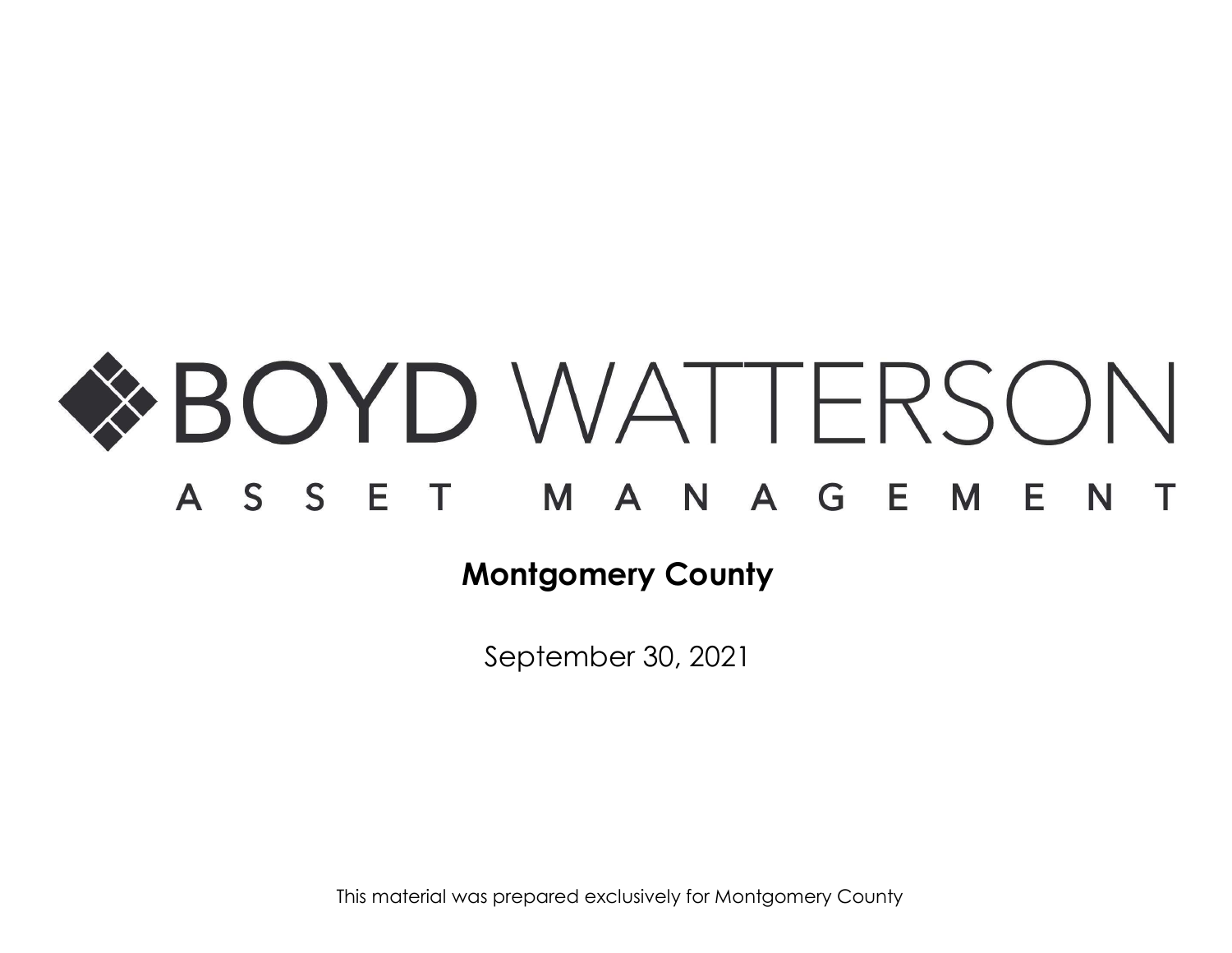# Our Macro View



Montgomery County

1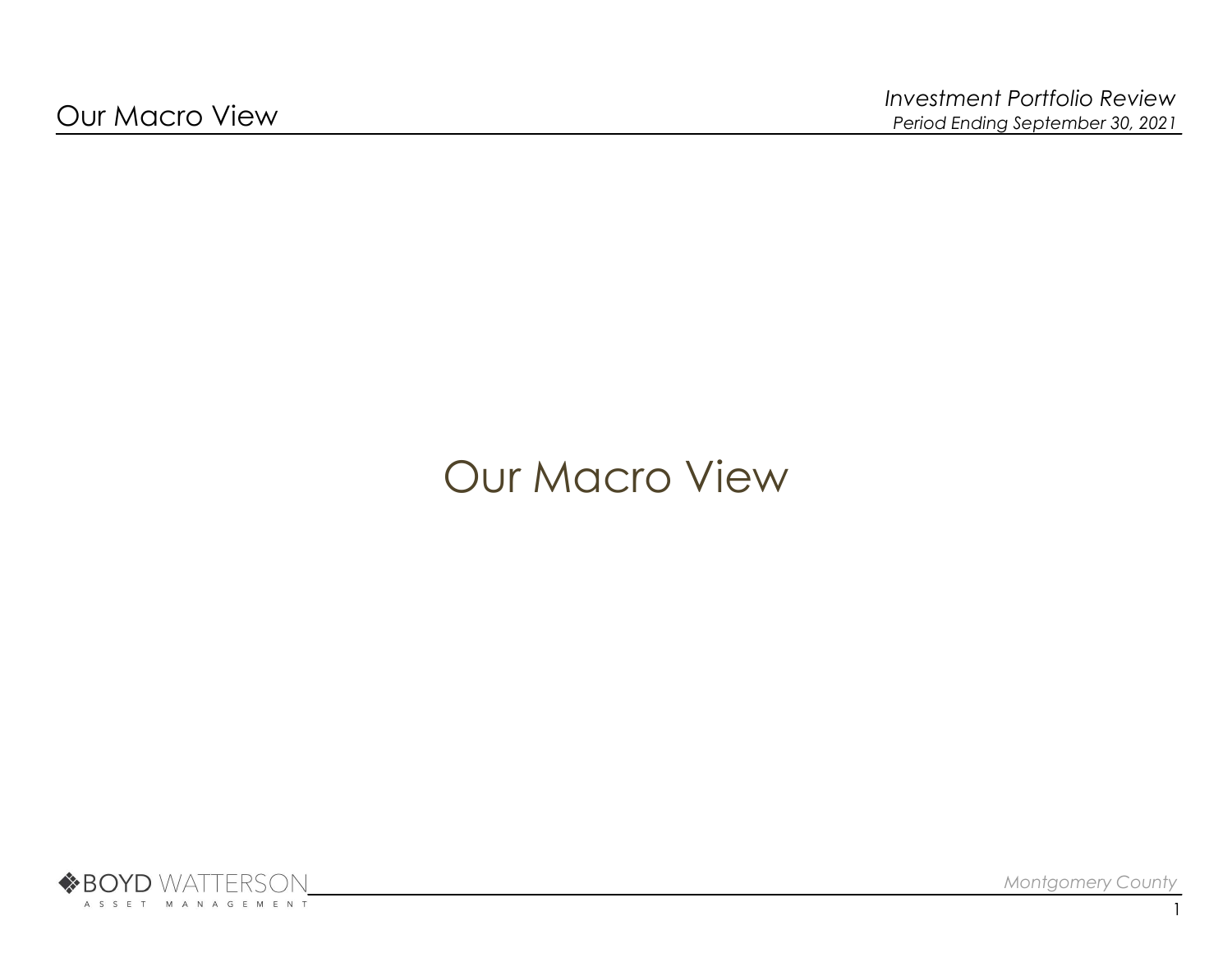



# Composite Index of 10 Leading Indicators

- Second quarter GDP accelerated at an annualized rate of 6.7% , following the first quarter's 6.3% reading. Personal consumption strengthened further, reaching an annualized pace of 12% in Q2.
- The elevated personal savings rate, coupled with pent up demand and increasing mobility, fueled the stronger growth. The rapid spread of the Delta variant will likely dampen growth in the near-term, yet we remain optimistic on growth longer-term.
- The Bloomberg consensus estimate for annualized real GDP growth is 4.7% for the third quarter and 5.9% for 2021.



Source: The Conference Board

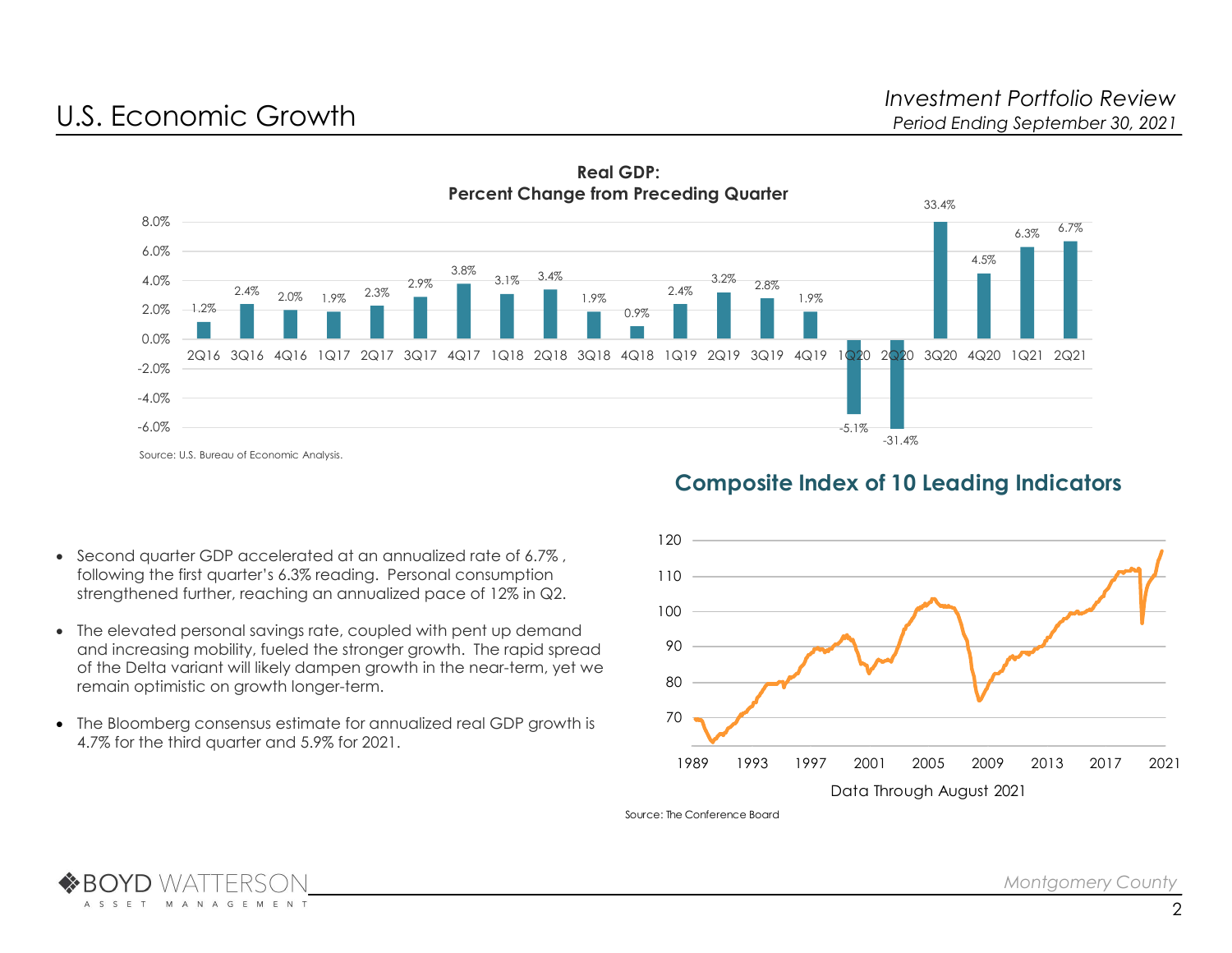

- The unemployment rate, which peaked at 14.8% in April 2020, declined to 4.8% in September, yet remains well above its pre-pandemic level of 3.5%.
- Weekly initial jobless claims continued to improve, averaging 365,500 during the quarter, down from 483,500 in the second quarter.
- The civilian labor force participation rate ended the quarter at 61.6%, below the 63.3% reading prior to the pandemic, highlighting the slow pace of workers re-entering the labor force as the economy continues to normalize.

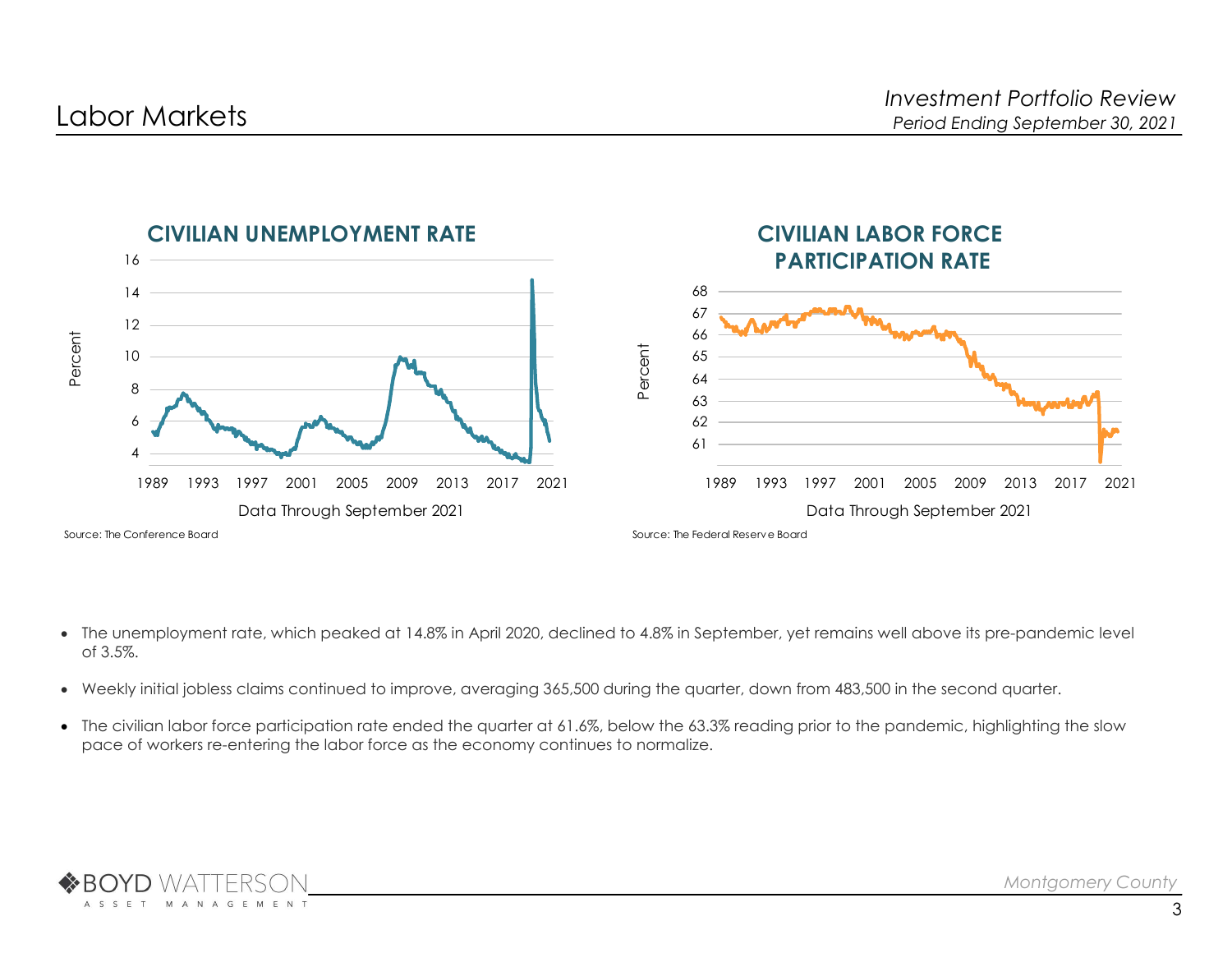

## CORE PCE YOY

- Core PCE YOY remains well above the FOMC's "average" inflation target of 2.0%, driven by a multitude of factors. Some have begun to question if these inflationary pressures will prove to be transitory longer term.
- The 10-year TIPS breakeven rate ended the quarter at 2.38%, nearly 100 bps above the pre-pandemic level from early March 2020.





CHANGE IN UNIT LABOR COST

# US 10-YEAR TIPS BREAKEVEN RATE



Source: Federal Reserve Bank of St. Louis

**M** 

A N A G E M E N T

A S S E T

Source: Federal Reserve Bank of St. Louis

Montgomery County

4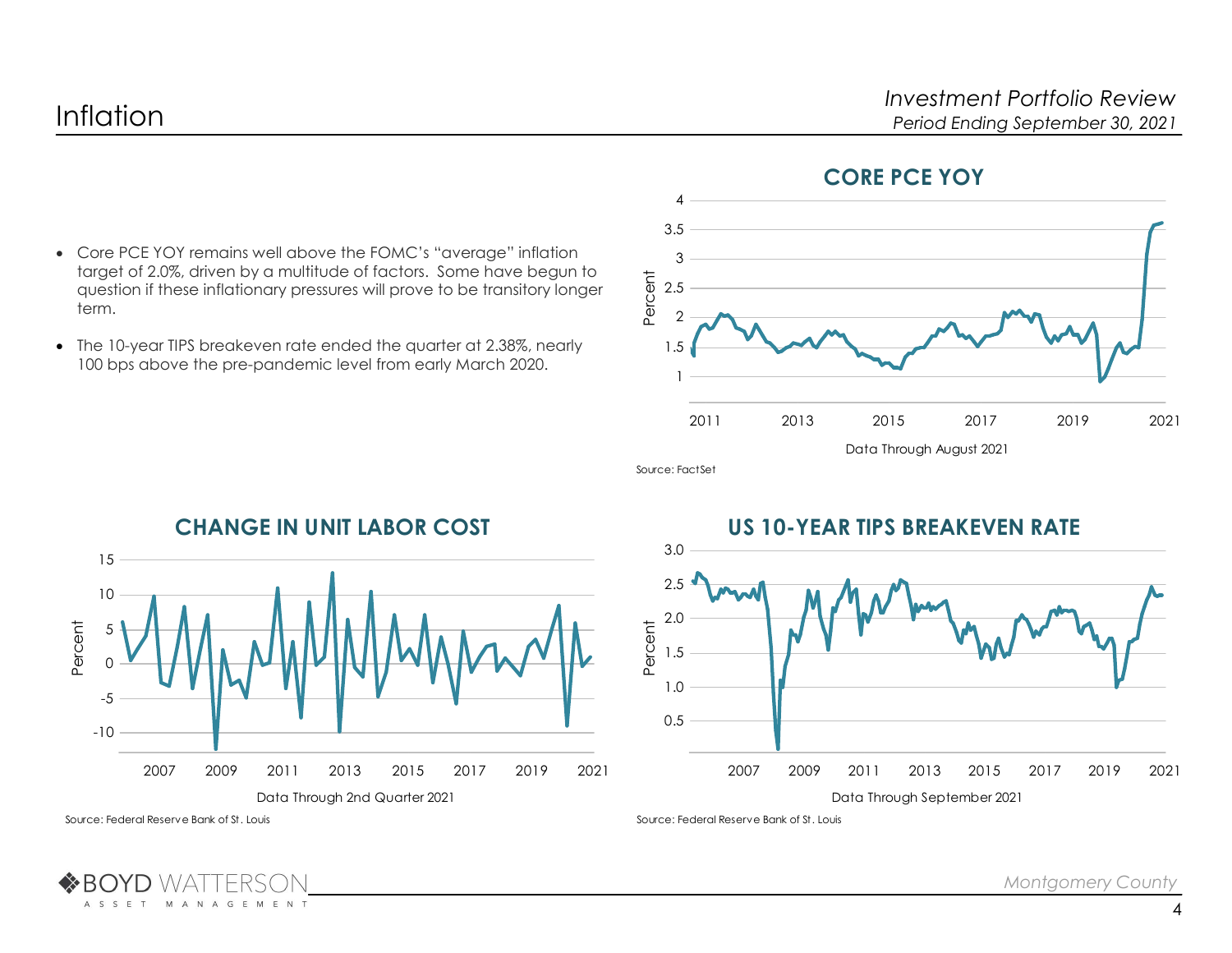

- Despite an eventful third quarter, changes in the level of interest rates and the shape of the yield curve were relatively modest. We continue to expect interest rates to trend higher as the FOMC begins to dial back policy accommodation over the coming quarters.
- A significant portion of the global bond market continues to grapple with negative interest rates. Over \$13 trillion in debt trades at negative yields, down only slightly from the prior quarter.
- The FOMC has indicated the tapering of asset purchases is likely to begin by year-end. We believe interest rate increases are at least twelve-toeighteen months away if the economic recovery remains on its current trajectory.

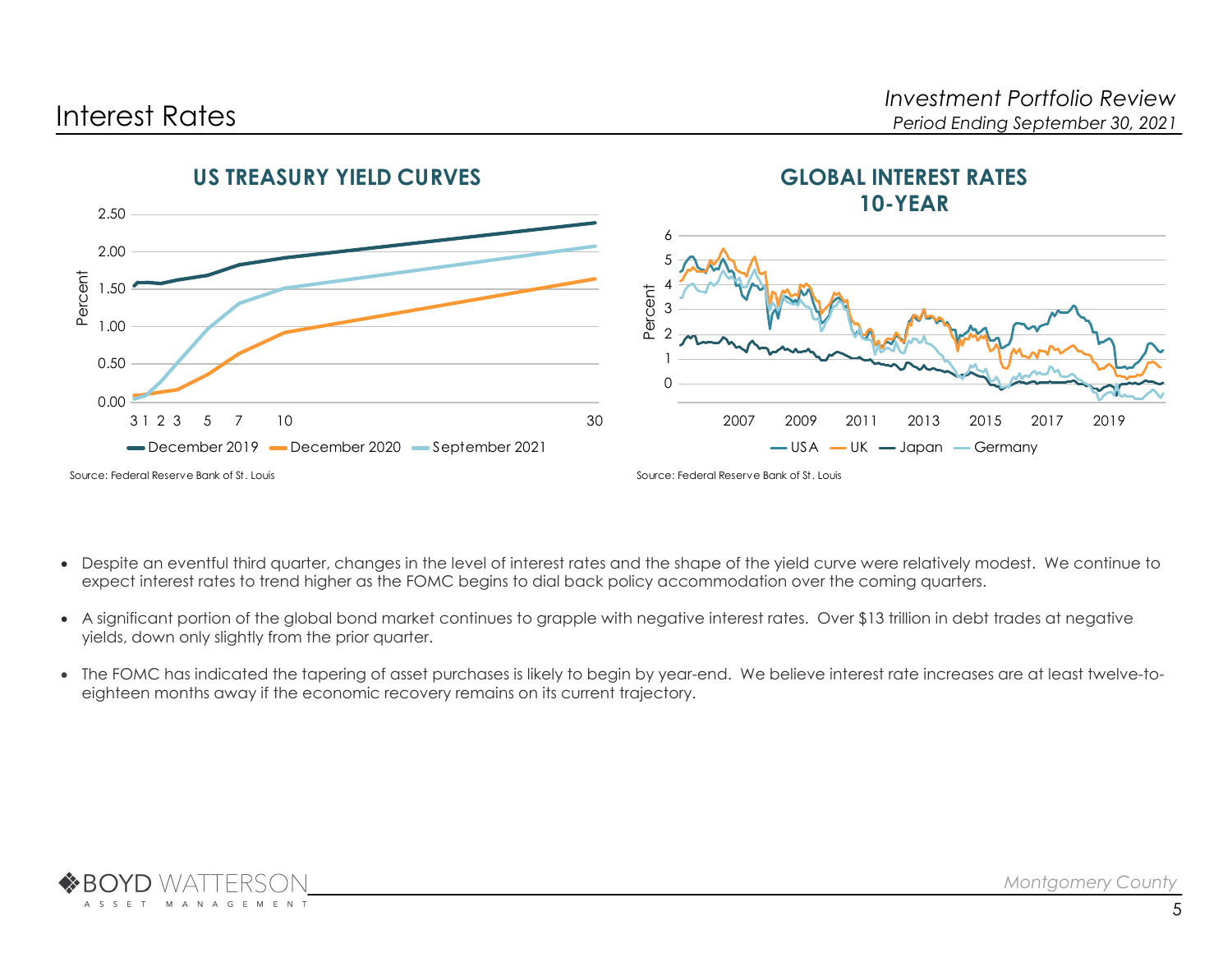

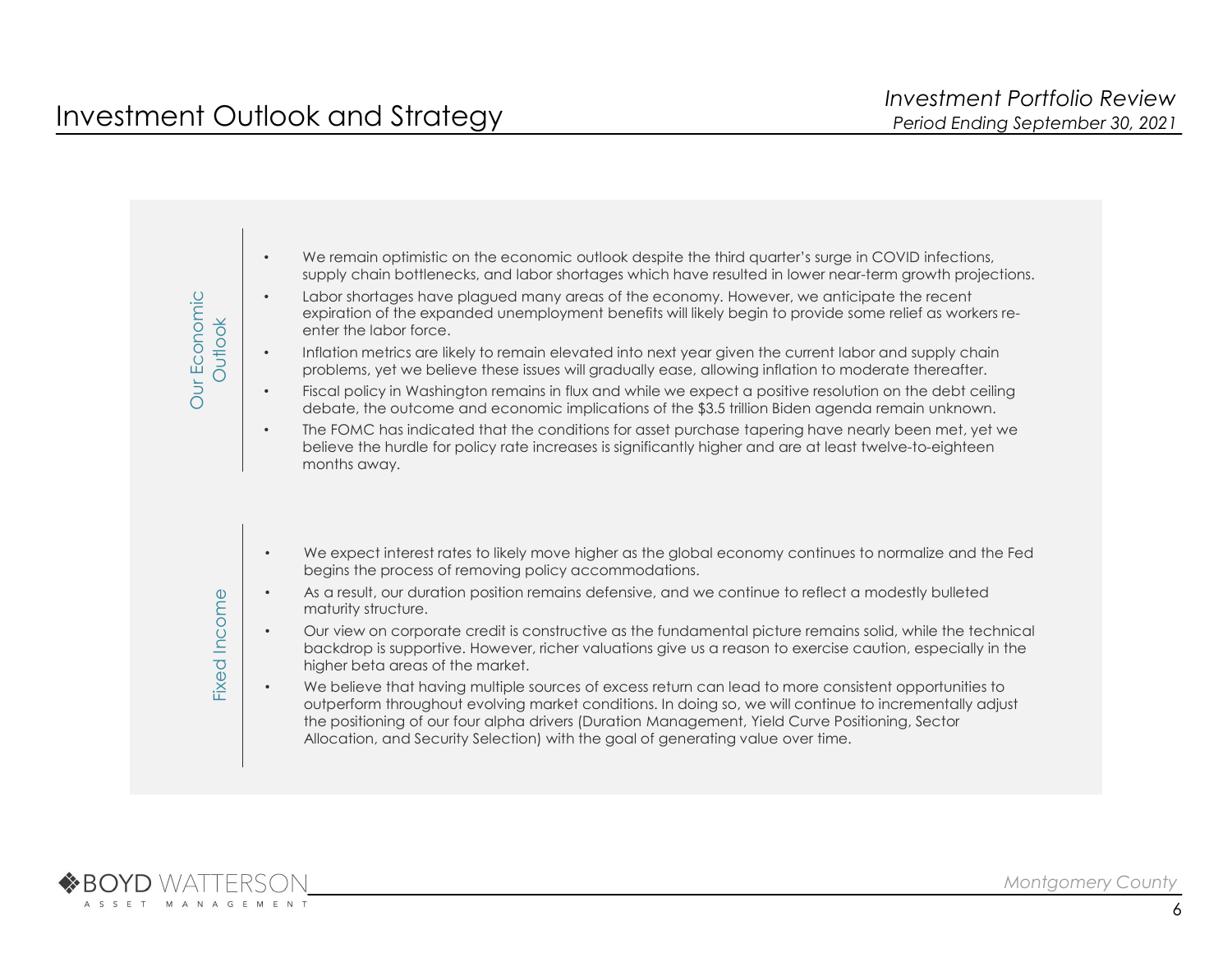

# US TREASURY YIELD CHANGE



Source: BofA Merrill Lynch Indices

- Short and intermediate-term Treasury yields increased modestly as the FOMC's 'dots' moved higher once again.
- Interestingly, the 30-year Treasury yield declined slightly, despite elevated inflation readings and the FOMC indicating it will likely begin reducing asset purchases before the end of this year.
- As a result, the 2s-10s yield curve flattened 1 basis points during the quarter to 121 basis points.
- Similarly, the 2s-30s yield curve flattened by 7 basis points in the third quarter to 177 basis points.

- The third quarter saw nearly all spread sectors post positive excess returns relative to Treasuries, the one notable exception was investment grade (IG) corporate bonds.
- Three basis points of spread widening in IG credit was enough to result in slightly negative excess returns, while the shorter duration and higher coupons offset wider spreads and drove positive excess returns for HY credit.
- In contrast to recent quarters, shorter maturities outperformed longer maturities in IG credit, while lower quality outperformed higher quality once again in Q3.
- For the first time since Q4 2020, all three securitized sectors posted both positive total and excess returns for the quarter.

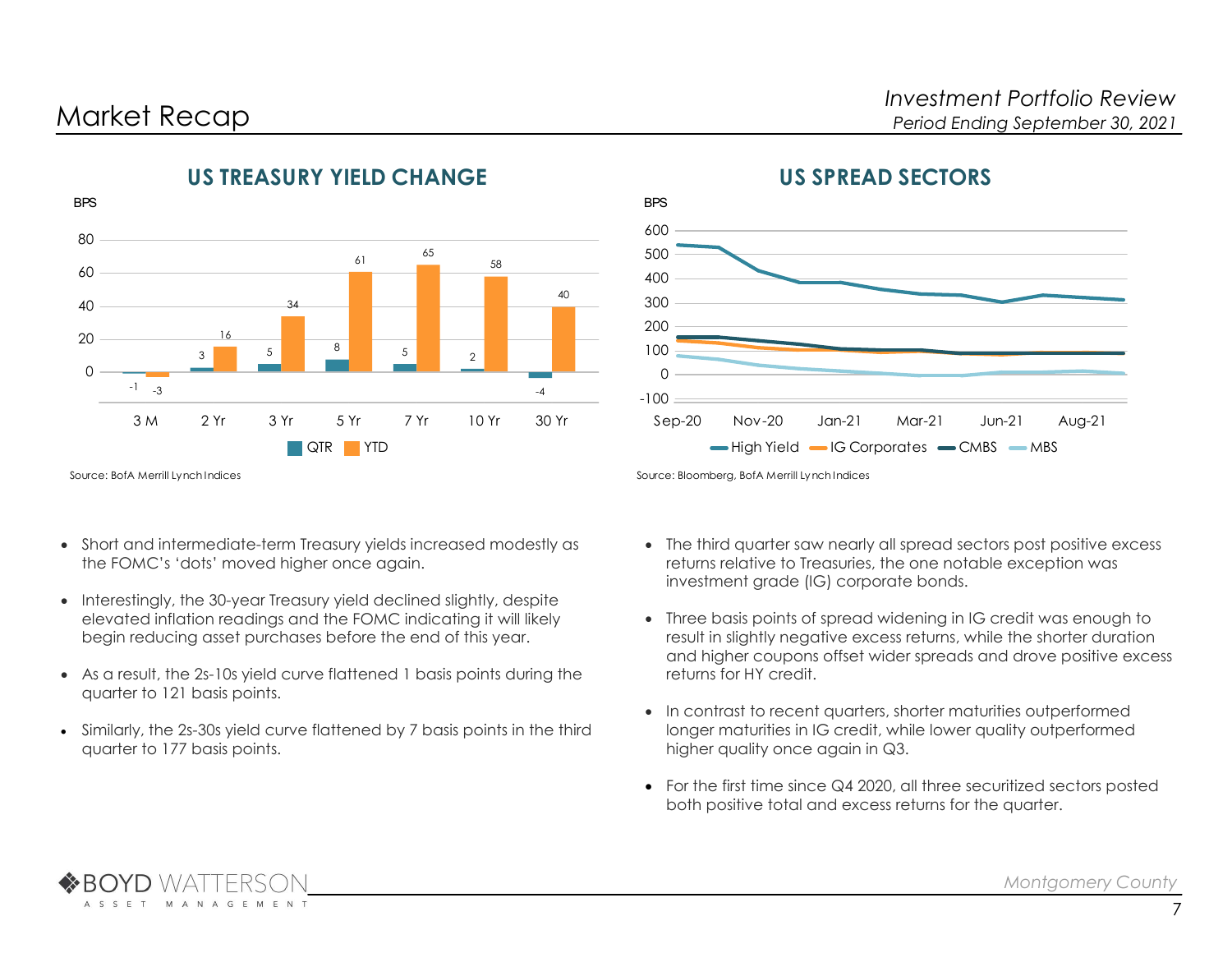

# SECTOR RETURNS





RETURNS BY QUALITY

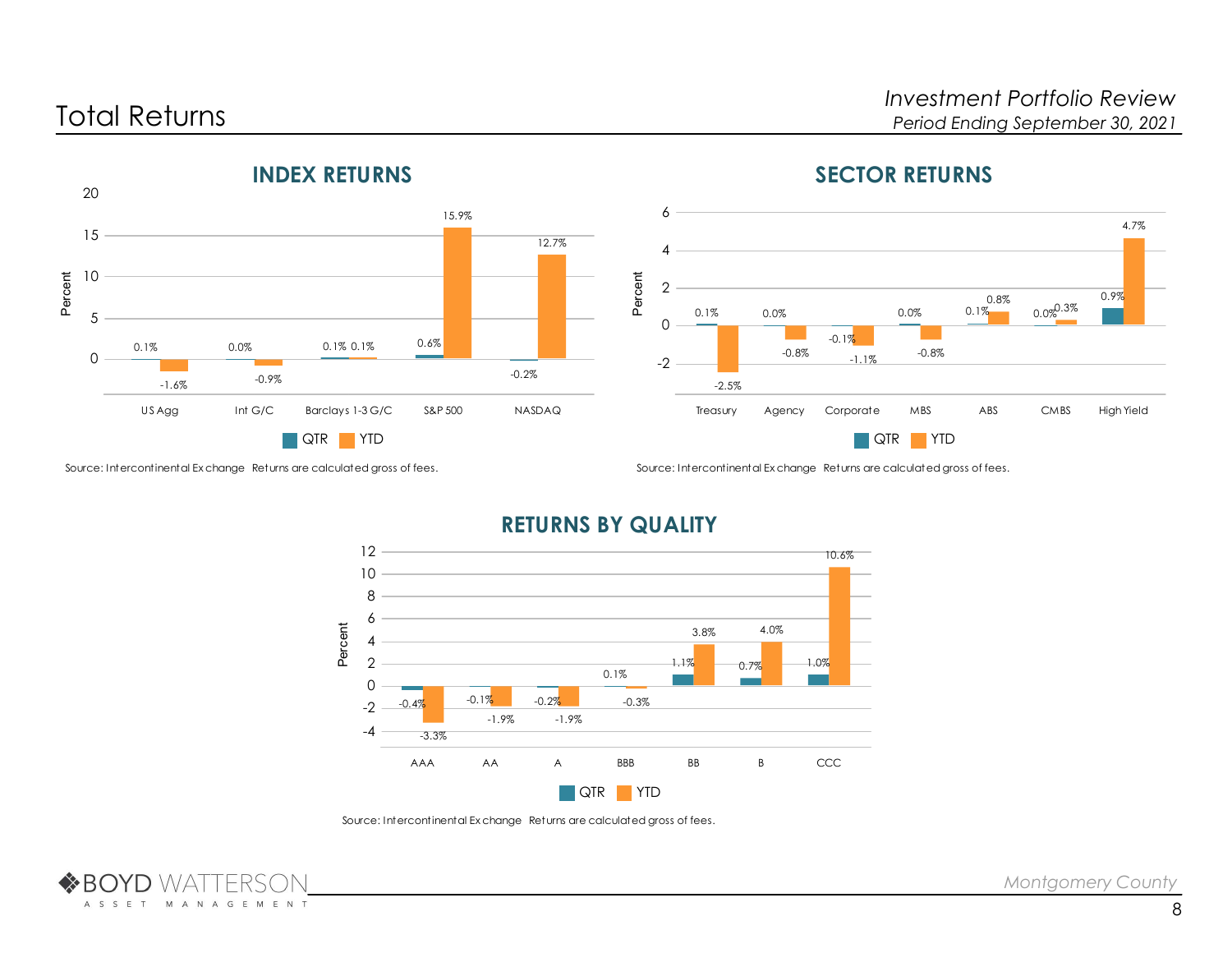# Our Portfolio View

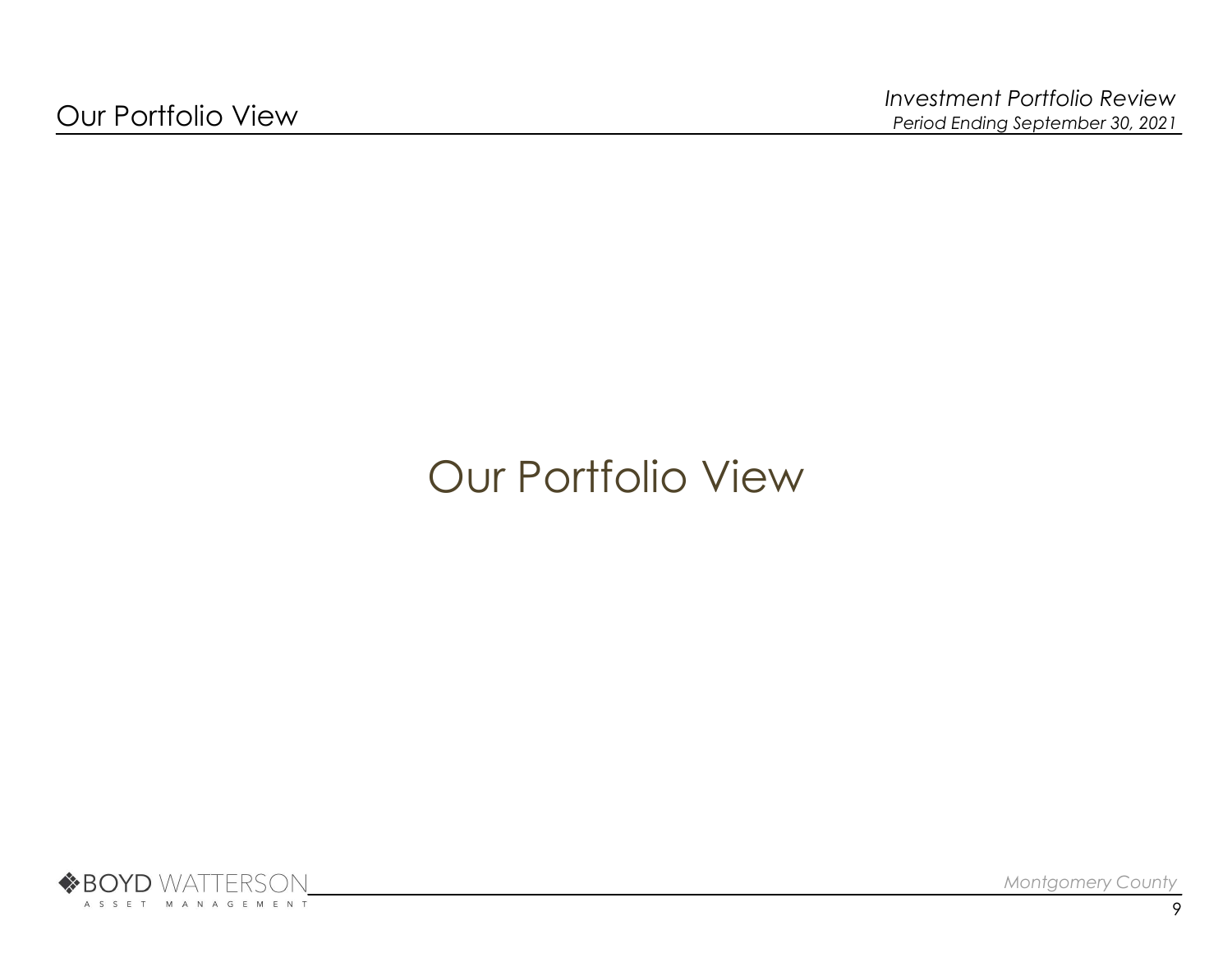

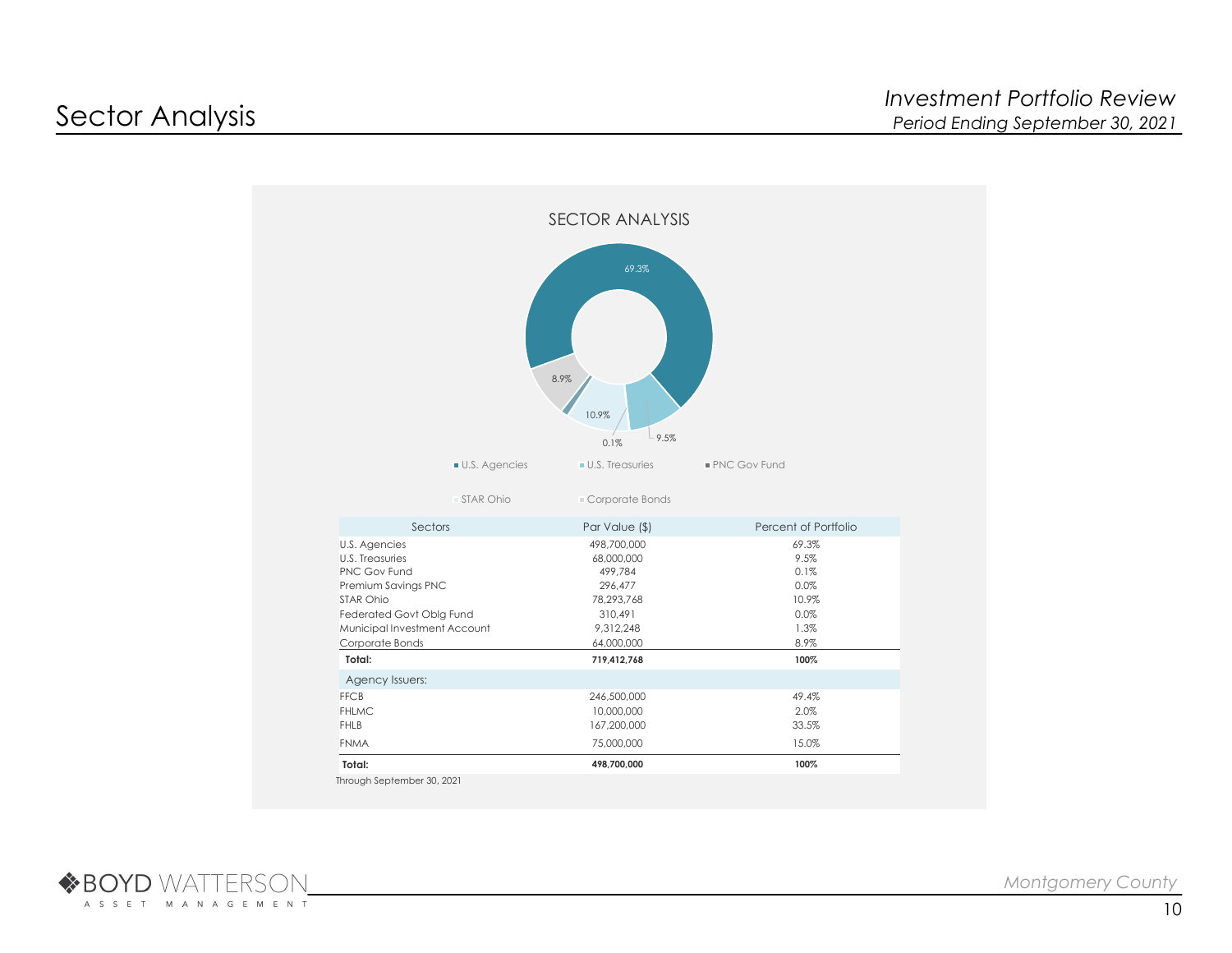

# MATURITY DISTRIBUTION

| <b>Maturity</b>                                      |   | <b>Market Value</b> | Percent |  |  |
|------------------------------------------------------|---|---------------------|---------|--|--|
| Under 1 Year(s)                                      | S | 291,355,077         | 40.8%   |  |  |
| 1 - 2 Years                                          |   | 49,737,603          | 7.0     |  |  |
| 2 - 3 Years                                          |   | 156,632,197         | 21.9    |  |  |
| Over 3 Years                                         |   | 216,067,677         | 30.3    |  |  |
| Total                                                | S | 713,792,553         | 100.0%  |  |  |
| Effective Average Maturity of Portfolio:<br>1.94 vrs |   |                     |         |  |  |

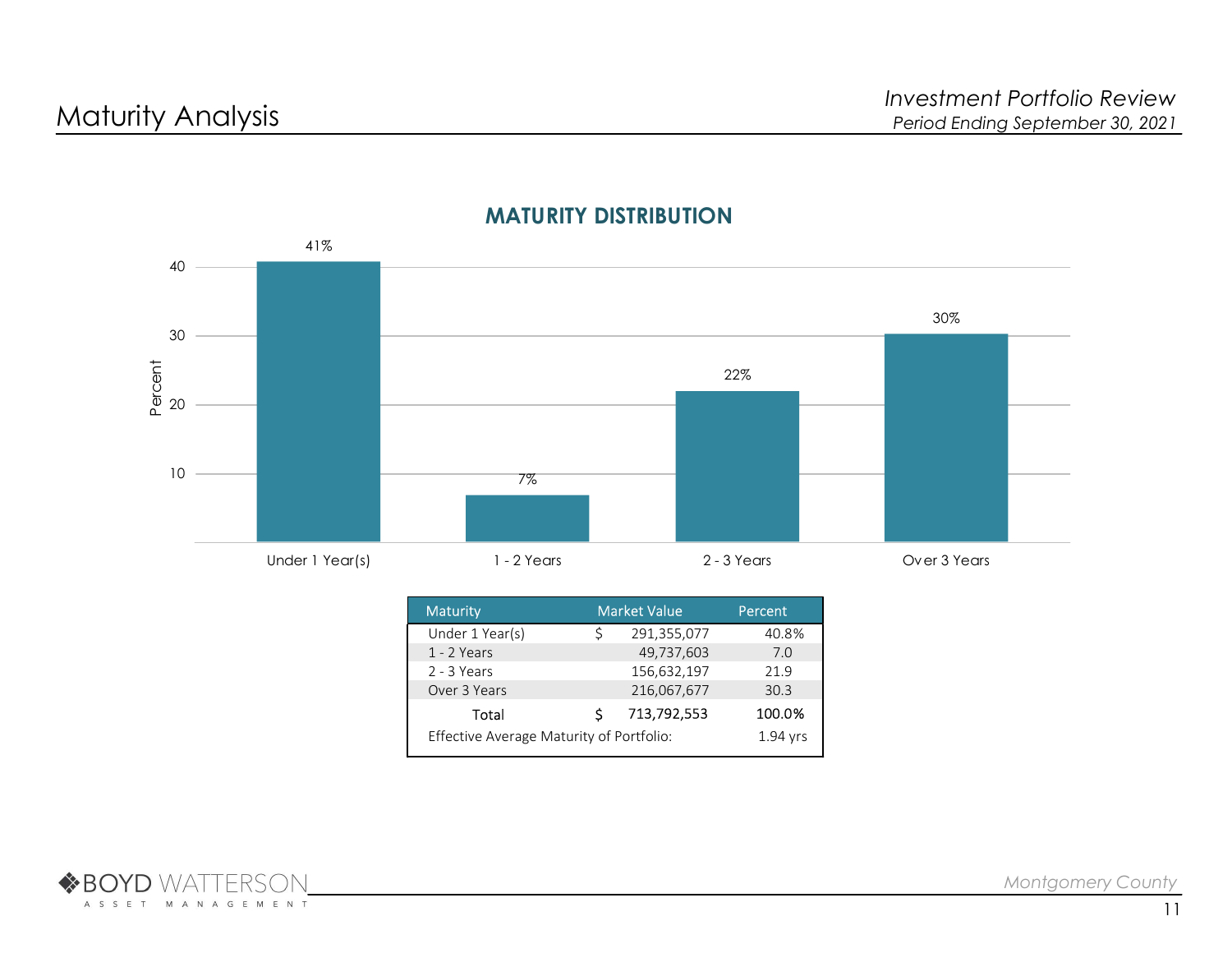

## Investment Performance

Through September 30, 2021

|                                                                         | Nov. '89-<br>1999 | 2000 | 2001 | 2002  | 2003 | 2004  |      |      | 2005 2006 2007 2008 2009 |      |      | 2010 2011 2012 2013 2014 2015 |      |      |             |      |       | 2016 | 2017  |      |           |                |        | Since<br>2018 2019 2020 9/30/21 Inception |
|-------------------------------------------------------------------------|-------------------|------|------|-------|------|-------|------|------|--------------------------|------|------|-------------------------------|------|------|-------------|------|-------|------|-------|------|-----------|----------------|--------|-------------------------------------------|
| <b>Total Return</b>                                                     |                   |      |      |       |      |       |      |      |                          |      |      |                               |      |      |             |      |       |      |       |      |           |                |        |                                           |
| Fund $(\%)$                                                             | 89.21             | 7.84 | 8.08 | 5.95  | 2.16 | 1.31  | 2.31 | 4.82 | 6.69                     | 6.46 | 1.80 | 2.16                          | 2.80 | 1.14 | -0.62       | 1.75 | 1.03  | 1.02 | 0.73% | 1.69 | 3.54      | - 3.37         |        | $-0.09\%$ 260.0%                          |
| Benchmark* (%)                                                          | 84.27             | 7.48 | 7.04 | 4.49  | 1.73 | 1.13  | 2.14 | 4.39 | 6.29                     | 5.17 | 1.04 | 1.58                          | 1.05 | 0.46 | 0.28        | 0.45 | 0.43  | 0.72 | 0.64  | 1.73 |           | 3.07 2.12 0.03 |        | 210.8                                     |
| Yield at Period End                                                     |                   |      |      |       |      |       |      |      |                          |      |      |                               |      |      |             |      |       |      |       |      |           |                |        |                                           |
| <b>Fund at Cost</b>                                                     | $- - -$           | 6.05 | 5.07 | 4.62  | 3.80 | -3.18 | 3.55 | 4.62 | 4.62                     | 3.99 | 2.95 | 2.03                          | .69  | .33  | - 20        |      | I).Y4 | I.IO | .39   | 2.05 | 2.03      | 2.03           | - 1.00 | $- - -$                                   |
| <b>STAR Ohio</b>                                                        | $-\!-\!$          | 6.01 | 1.80 | 0.96  | 0.53 | 1.57  | 2.67 | 5.29 | 4.53                     | 1.10 | 0.10 | 0.14                          | 0.02 | 0.07 | 0.02        | 0.07 | 0.30  | 0.78 | 1.24  | 2.49 |           | 1.86 1.86 0.08 |        | $\sim$ $\sim$                             |
|                                                                         |                   |      |      |       |      |       |      |      |                          |      |      |                               |      |      |             |      |       |      |       |      |           |                |        |                                           |
| U.S. T Bills**                                                          | 67.28             | 6.18 | 4.42 | 1.78  | 1.15 | 1.33  | 3.07 | 4.85 | 5.00                     | 2.06 | 0.21 | 0.13                          | 0.10 | 0.11 | 0.07        | 0.04 | 0.05  | 0.33 | 0.85  | 1.87 | 2.28      | 0.55           | 0.03   | 139.3                                     |
| 1-3 yr. Treasury**                                                      | 93.18             | 8.00 | 8.30 | -5.76 | 1.90 | 0.91  | 1.67 | 3.96 | 7.32                     | 6.61 | 0.78 | 2.35                          | 1.55 | 0.43 | 0.36        | 0.62 | 0.54  | 0.89 | 0.42  | 1.58 | 3.55 3.10 |                | -0.02  | 248.6                                     |
| $1-3$ yr. Agency**                                                      | 95.22             | 8.51 | 8.67 | 6.11  | 2.19 | 1.18  | 1.75 | 4.50 | 6.76                     | 7.05 | 2.17 | 2.32                          | 1.53 | 0.85 | $0.42$ 0.70 |      | 0.70  | 0.96 | 0.65  | 1.78 |           | 3.48 2.67      | 0.07   | 267.8                                     |
| *Total Return of Benchmark Components. Benchmark is 1/3 weighting each. |                   |      |      |       |      |       |      |      |                          |      |      |                               |      |      |             |      |       |      |       |      |           |                |        |                                           |

\*Total Return of Benchmark Components. Benchmark is 1/3 weighting each.<br>\*Total Return of Benchmark calculated using monthly constituent index performance, then linked.<br>\*\*YoY Return of each Benchmark

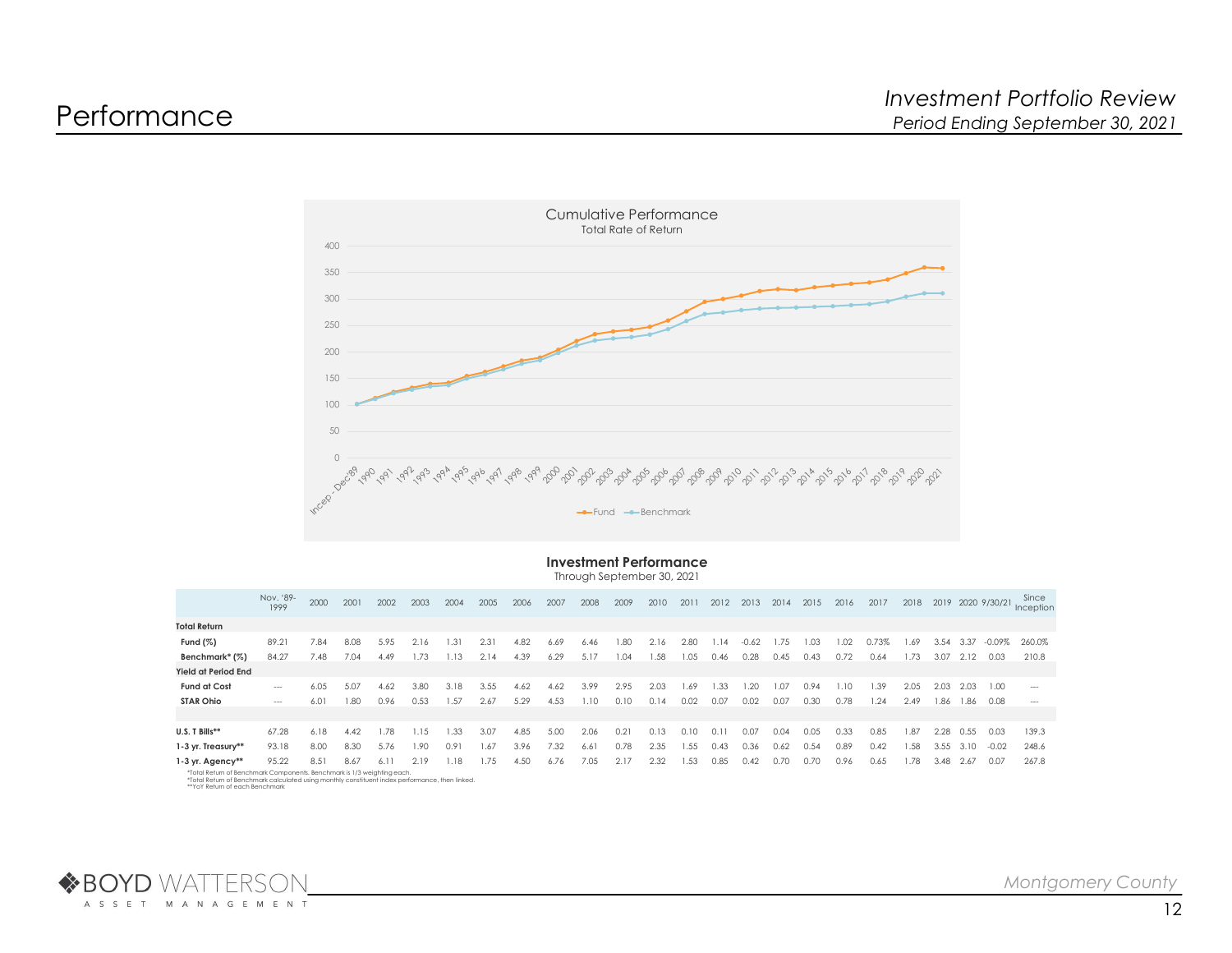# Investment Portfolio Review<br>Period From January 1, 2020 To September 30, 2021 Period From January 1, 2020 To September 30, 2021

| Security                                            | <b>Trade Date</b> | Settle Date | Quantity   | Purchases       | Price  | Cost            |
|-----------------------------------------------------|-------------------|-------------|------------|-----------------|--------|-----------------|
| Purchases                                           |                   |             |            |                 |        |                 |
| KeyBank NA 1.25% 03/10/23                           | 3/5/20            | 3/10/20     | 4,000,000  | \$3,998,120.00  | 99.95  | \$3,998,120.00  |
| Federal Farm Credit Bank 1.05% 10/16/23             | 4/8/20            | 4/16/20     | 20,000,000 | \$20,000,000.00 | 100.00 | \$20,000,000.00 |
| Freddie Mac 1.15% 04/17/25                          | 4/16/20           | 4/17/20     | 10,000,000 | \$10,000,000.00 | 100.00 | \$10,000,000.00 |
| Freddie Mac (callable) 0.75% 04/30/25               | 4/29/20           | 4/30/20     | 10,000,000 | \$10,000,000.00 | 100.00 | \$10,000,000.00 |
| Freddie Mac (callable) 0.90% 05/06/25               | 5/4/20            | 5/6/20      | 15,000,000 | \$15,000,000.00 | 100.00 | \$15,000,000.00 |
| Freddie Mac (callable) 0.80% 06/09/25               | 6/4/20            | 6/9/20      | 15,000,000 | \$15,000,000.00 | 100.00 | \$15,000,000.00 |
| Federal Home Loan Bank (callable) 0.68% 06/30/25    | 6/22/20           | 6/30/20     | 15,000,000 | \$15,000,000.00 | 100.00 | \$15,000,000.00 |
| Intuit Inc 0.65% 07/15/23                           | 6/25/20           | 6/29/20     | 5,000,000  | \$4,998,800.00  | 99.98  | \$4,998,800.00  |
| Fannie Mae (callable) 0.45% 07/20/23                | 7/20/20           | 7/21/20     | 20,000,000 | \$20,000,250.00 | 100.00 | \$20,000,000.00 |
| Federal Farm Credit Bank (callable) 0.67% 08/04/25  | 7/29/20           | 8/4/20      | 10,000,000 | \$10,000,000.00 | 100.00 | \$10,000,000.00 |
| Federal Farm Credit Bank (callable) 0.68% 08/04/25  | 7/29/20           | 8/4/20      | 10,000,000 | \$10,000,000.00 | 100.00 | \$10,000,000.00 |
| Federal Farm Credit Bank (callable) 0.47% 01/22/24  | 7/29/20           | 7/30/20     | 15,000,000 | \$15,001,566.67 | 100.00 | \$15,000,000.00 |
| Paccar Financial Corp 0.35% 08/11/23                | 8/4/20            | 8/11/20     | 1,870,000  | \$1,867,550.30  | 99.87  | \$1,867,550.30  |
| Paccar Financial Corp 0.35% 08/11/23                | 8/5/20            | 8/11/20     | 130,000    | \$129,892.10    | 99.92  | \$129,892.10    |
| Fannie Mae (callable) 0.38% 08/24/23                | 8/12/20           | 8/24/20     | 10,000,000 | \$10,000,000.00 | 100.00 | \$10,000,000.00 |
| Fannie Mae ( callable ) 0.50% 08/14/25              | 8/18/20           | 8/20/20     | 15,000,000 | \$14,974,250.00 | 99.82  | \$14,973,000.00 |
| Caterpillar Financial SE 0.45% 09/14/23             | 9/9/20            | 9/14/20     | 5,000,000  | \$4,996,600.00  | 99.93  | \$4,996,600.00  |
| Freddie Mac (callable) 0.32% 09/14/23               | 9/10/20           | 9/14/20     | 10,000,000 | \$10,000,000.00 | 100.00 | \$10,000,000.00 |
| Freddie Mac (callable) 0.35% 03/22/24               | 9/11/20           | 9/22/20     | 15,000,000 | \$15,000,000.00 | 100.00 | \$15,000,000.00 |
| Federal Farm Credit Bank (callable) 0.40% 10/15/24  | 10/15/20          | 10/16/20    | 5,000,000  | \$4,994,555.56  | 99.89  | \$4,994,500.00  |
| Federal Farm Credit Bank (callable) 0.54% 11/03/25  | 11/3/20           | 11/4/20     | 7,000,000  | \$6,989,605.00  | 99.85  | \$6,989,500.00  |
| Federal Farm Credit Bank (callable) 0.56% 12/01/25  | 11/30/20          | 12/1/20     | 15,000,000 | \$15,000,000.00 | 100.00 | \$15,000,000.00 |
| Federal Farrm Credit Bank (callable) 0.60% 12/09/25 | 12/8/20           | 12/9/20     | 10,000,000 | \$10,000,000.00 | 100.00 | \$10,000,000.00 |
| Federal Home Loan Bank (callable) 0.60% 12/15/25    | 12/10/20          | 12/15/20    | 15,000,000 | \$15,000,000.00 | 100.00 | \$15,000,000.00 |
| Federal Farm Credit Bank (callable) 0.50% 12/23/25  | 12/22/20          | 12/23/20    | 15,000,000 | \$15,000,000.00 | 100.00 | \$15,000,000.00 |
| Federal Home Loan Bank (callable) 0.52% 01/28/26    | 1/25/21           | 1/28/21     | 15,000,000 | \$15,000,000.00 | 100.00 | \$15,000,000.00 |



## Montgomery County

The Emergency Economic Stabilization Act of 2008 requires custodians and brokers to report the cost basis of sold securities ergency Economic Stabilization Act of 2008 requires custodians and brokers to report the cost basis of sold securities  $13$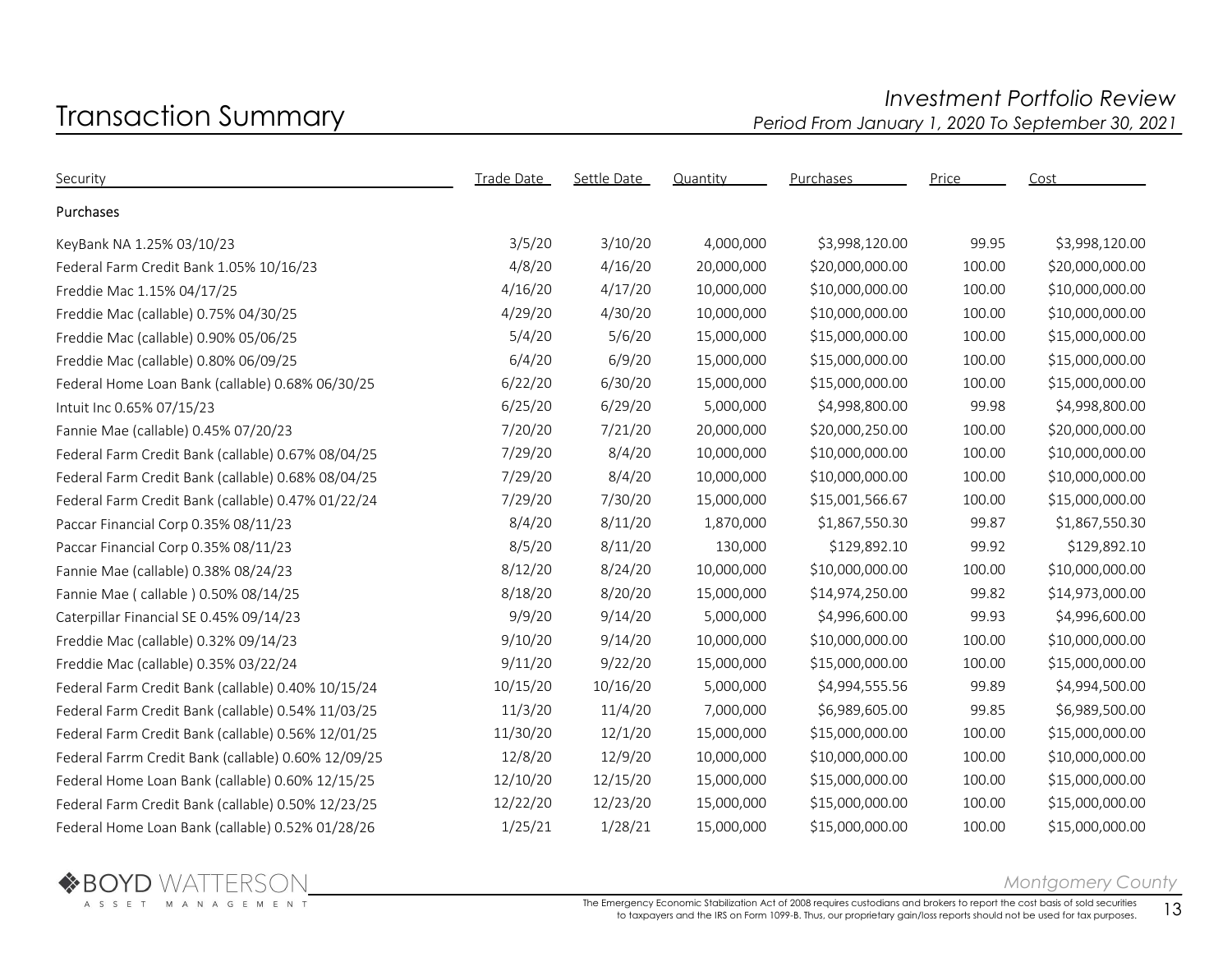# Investment Portfolio Review<br>Period From January 1, 2020 To September 30, 2021 Period From January 1, 2020 To September 30, 2021

| Security                                         | Trade Date | Settle Date | Quantity   | Purchases        | Price  | Cost             |
|--------------------------------------------------|------------|-------------|------------|------------------|--------|------------------|
| Purchases                                        |            |             |            |                  |        |                  |
| Federal Home Loan Bank (callable) 0.60% 02/18/26 | 2/3/21     | 2/18/21     | 6,000,000  | \$6,000,000.00   | 100.00 | \$6,000,000.00   |
| Federal Home Loan Bank (callable) 0.88% 03/17/26 | 3/3/21     | 3/17/21     | 20,000,000 | \$20,000,000.00  | 100.00 | \$20,000,000.00  |
| Federal Home Loan Bank (callable) 0.95% 03/17/26 | 3/4/21     | 3/17/21     | 15,000,000 | \$15,000,000.00  | 100.00 | \$15,000,000.00  |
| Federal Home Loan Bank (callable) 0.52% 09/30/24 | 3/12/21    | 3/30/21     | 12,000,000 | \$12,000,000.00  | 100.00 | \$12,000,000.00  |
| Federal Home Loan Bank (callable) 0.63% 12/30/24 | 3/15/21    | 3/30/21     | 12,000,000 | \$12,000,000.00  | 100.00 | \$12,000,000.00  |
| FHLB (callable) 0.50% 07/29/24                   | 4/16/21    | 4/29/21     | 10,000,000 | \$10,000,000.00  | 100.00 | \$10,000,000.00  |
| FHLB (callable) 1.00% 04/29/26                   | 4/26/21    | 4/29/21     | 7,200,000  | \$7,200,000.00   | 100.00 | \$7,200,000.00   |
| Caterpillar Finl Svcs 0.45% 05/17/24             | 5/13/21    | 5/17/21     | 5,000,000  | \$4,994,800.00   | 99.90  | \$4,994,800.00   |
| Unitedhealth Group Inc. 0.55% 05/15/24           | 5/18/21    | 5/20/21     | 2,000,000  | \$2,000,450.56   | 100.02 | \$2,000,420.00   |
| U S Treasury Notes 0.25% 05/15/24                | 6/3/21     | 6/7/21      | 16,500,000 | \$16,466,484.38  | 99.78  | \$16,463,906.25  |
| FFCB (callable) 0.65% 06/09/25                   | 6/7/21     | 6/9/21      | 10,500,000 | \$10,492,125.00  | 99.92  | \$10,492,125.00  |
| FFCB (callable) 0.74% 06/30/25                   | 6/24/21    | 6/30/21     | 10,000,000 | \$10,000,000.00  | 100.00 | \$10,000,000.00  |
| U S Treasury Notes 0.25% 06/15/23                | 6/24/21    | 6/25/21     | 8,000,000  | \$7,998,983.95   | 99.98  | \$7,998,437.50   |
| U S Treasury Notes 0.38% 04/15/24                | 6/24/21    | 6/25/21     | 8,000,000  | \$7,993,319.67   | 99.84  | \$7,987,500.00   |
| Unitedhealth Group Inc. 0.55% 05/15/24           | 6/24/21    | 6/28/21     | 5,000,000  | \$4,994,429.17   | 99.83  | \$4,991,450.00   |
| FHLB (callable) 0.47% 08/23/24                   | 8/17/21    | 8/23/21     | 11,000,000 | \$11,000,000.00  | 100.00 | \$11,000,000.00  |
| U S Treasury Notes 0.25% 11/15/23                | 8/26/21    | 8/30/21     | 10,000,000 | \$10,000,628.42  | 99.93  | \$9,993,359.40   |
| U S Treasury Note 0.38% 07/15/24                 | 9/1/21     | 9/3/21      | 10,500,000 | \$10,500,427.99  | 99.95  | \$10,495,078.13  |
| FHLB (callable) 0.55% 12/17/24                   | 9/10/21    | 9/17/21     | 8,000,000  | \$7,997,200.00   | 99.97  | \$7,997,200.00   |
| FFCB (callable) 0.61% 05/23/25                   | 9/15/21    | 9/17/21     | 10,000,000 | \$9,994,066.67   | 99.90  | \$9,990,000.00   |
| FHLB (callable) 0.57% 03/27/25                   | 9/20/21    | 9/27/21     | 7,500,000  | \$7,500,000.00   | 100.00 | \$7,500,000.00   |
| FHLB (callable) 0.81% 03/27/26                   | 9/20/21    | 9/27/21     | 8,500,000  | \$8,500,000.00   | 100.00 | \$8,500,000.00   |
| U S Treasury Notes 0.38% 04/15/24                | 9/23/21    | 9/27/21     | 8,000,000  | \$8,006,962.09   | 99.92  | \$7,993,437.50   |
| U S Treasury Notes 0.25% 11/15/23                | 9/23/21    | 9/27/21     | 7,000,000  | \$6,999,037.03   | 99.89  | \$6,992,617.19   |
| <b>Total Purchases</b>                           |            |             |            | \$515,590,104.56 |        | \$515,538,293.37 |

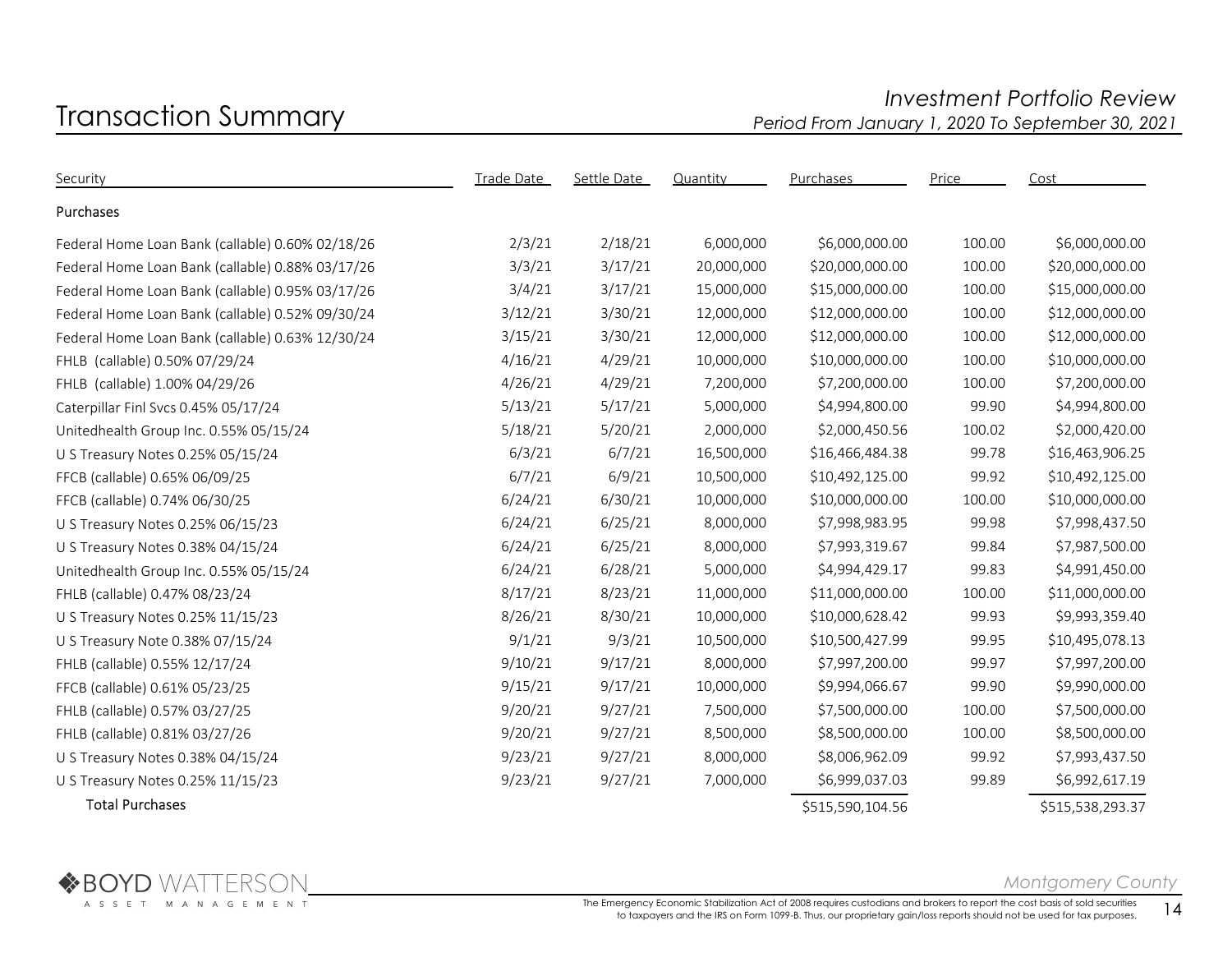|                          | Market Value | Percent | Income    |
|--------------------------|--------------|---------|-----------|
| Liquid Reserves          | 79,400,256   | 11.1    | 55,580    |
| Liquid                   | 79,400,256   | 11.1    | 55,580    |
| U.S. Treasuries          | 67,925,439   | 9.5     | 203,125   |
| U.S. Government Agencies | 503,245,705  | 70.4    | 5,571,800 |
| Corporate Bonds          | 64,681,514   | 9.0     | 913,100   |
| Fixed                    | 635,852,658  | 88.9    | 6,688,025 |
| Total Market Value       | 715,252,914  | 100.0%  | 6,743,605 |

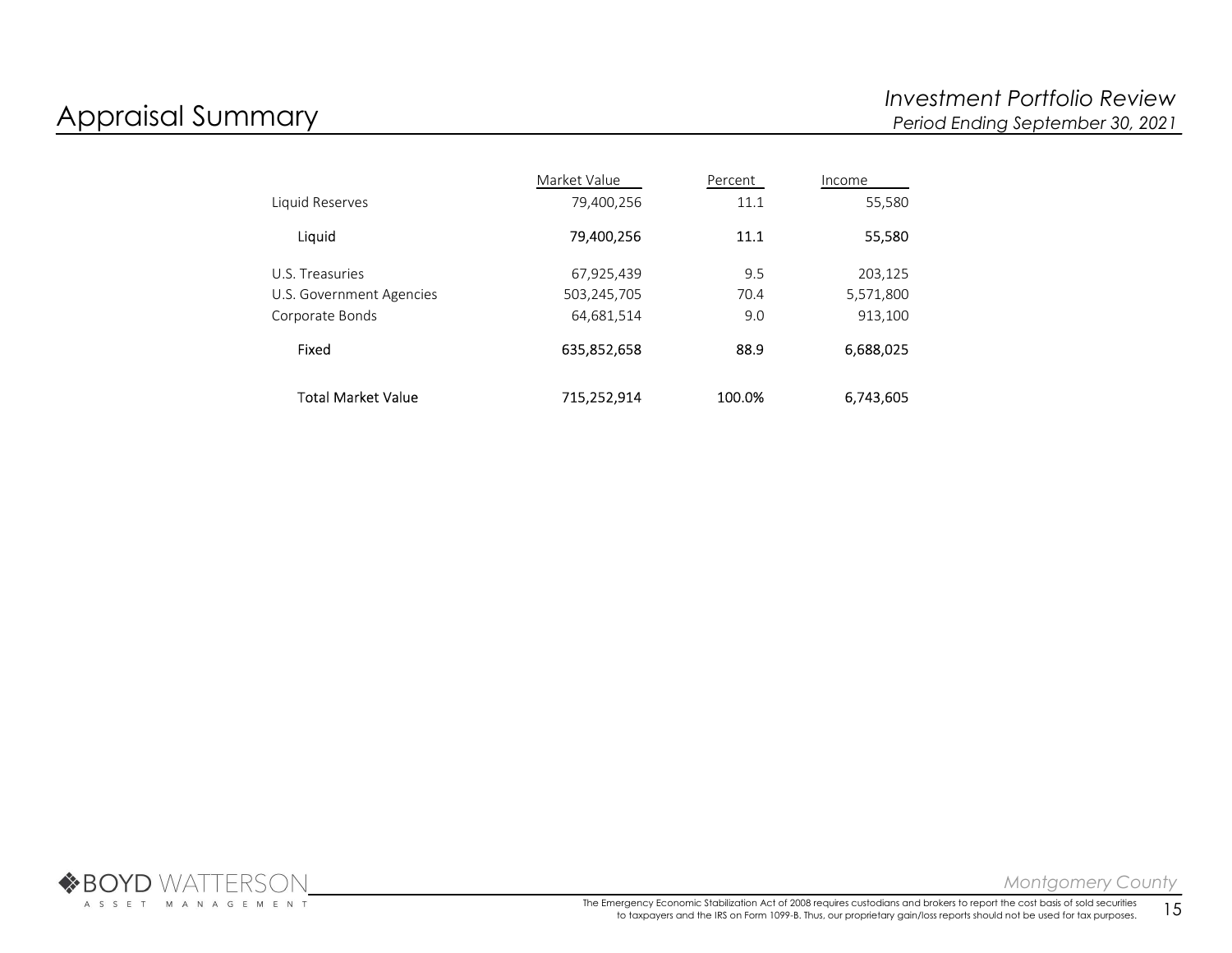# Portfolio Appraisal and the controller of the controller term of the controller of the Portfolio Review and the<br>Investment Portfolio Review Period Ending September 30, 2021 Period Ending September 30, 2021

| Par / Shares | Description              | Rate  | Maturity   | Cost       | Price   | Market Value |
|--------------|--------------------------|-------|------------|------------|---------|--------------|
| 310,491      | Federated Govt Oblg Fund | 0.070 |            | 310,491    | 100.000 | 310,491      |
| 499,519      | Money Market             | 0.070 |            | 499,519    | 100.000 | 499,519      |
| 296,477      | PNC Bank Mny Mkt Sav     | 0.070 |            | 296,477    | 100.000 | 296,477      |
| 78,293,768   | STAR Ohio                | 0.070 |            | 78,293,768 | 100.000 | 78,293,768   |
| 79,400,256   | <b>Liquid Reserves</b>   |       |            | 79,400,256 |         | 79,400,256   |
| 79,400,256   | Liquid                   |       |            | 79,400,256 |         | 79,400,256   |
| 10,500,000   | U S Treasury Note        | 0.375 | 7/15/2024  | 10,495,078 | 99.727  | 10,471,293   |
| 8,000,000    | U S Treasury Notes       | 0.250 | 6/15/2023  | 7,998,438  | 100.023 | 8,001,872    |
| 17,000,000   | U S Treasury Notes       | 0.250 | 11/15/2023 | 16,985,977 | 99.859  | 16,976,098   |
| 16,000,000   | U S Treasury Notes       | 0.375 | 4/15/2024  | 15,980,938 | 99.887  | 15,981,872   |
| 16,500,000   | U S Treasury Notes       | 0.250 | 5/15/2024  | 16,463,906 | 99.519  | 16,420,718   |
| 68,000,000   | U.S. Bonds/Notes         |       |            | 67,924,336 |         | 67,851,853   |
| 68,000,000   | U.S. Treasuries          |       |            | 67,924,336 |         | 67,851,853   |
| 10,000,000   | Fannie Mae               | 1.375 | 10/07/2021 | 9,966,350  | 100.022 | 10,002,220   |
| 20,000,000   | Fannie Mae               | 2.000 | 1/05/2022  | 19,967,000 | 100.488 | 20,097,520   |
| 10,000,000   | Fannie Mae               | 2.500 | 2/05/2024  | 9,999,900  | 105.028 | 10,502,840   |
| 10,000,000   | Fannie Mae               | 1.750 | 7/02/2024  | 9,914,000  | 103.505 | 10,350,470   |
| 10,000,000   | Fannie Mae               | 1.625 | 10/15/2024 | 9,981,000  | 103.338 | 10,333,770   |
| 15,000,000   | Fannie Mae (callable)    | 0.500 | 8/14/2025  | 14,973,000 | 99.449  | 14,917,350   |
| 15,000,000   | Federal Farm Credit Bank | 1.950 | 11/02/2021 | 15,000,000 | 100.160 | 15,024,015   |
| 10,000,000   | Federal Farm Credit Bank | 1.760 | 11/29/2021 | 9,952,900  | 100.269 | 10,026,930   |
| 10,000,000   | Federal Farm Credit Bank | 2.010 | 12/08/2021 | 10,000,000 | 100.358 | 10,035,760   |
| 10,000,000   | Federal Farm Credit Bank | 1.500 | 9/06/2022  | 9,998,800  | 101.354 | 10,135,380   |
| 15,000,000   | Federal Farm Credit Bank | 1.850 | 9/20/2022  | 14,961,300 | 101.706 | 15,255,900   |
| 10,000,000   | Federal Farm Credit Bank | 1.600 | 8/14/2023  | 9,980,300  | 102.424 | 10,242,440   |
| 15,000,000   | Federal Farm Credit Bank | 1.700 | 9/25/2023  | 14,994,150 | 102.716 | 15,407,400   |
| 10,000,000   | Federal Farm Credit Bank | 1.625 | 10/23/2023 | 9,994,200  | 102.630 | 10,262,990   |
| 10,000,000   | Federal Farm Credit Bank | 1.600 | 11/01/2023 | 9,990,300  | 102.593 | 10,259,320   |
| 10,000,000   | Federal Farm Credit Bank | 1.450 | 9/05/2024  | 9,991,500  | 102.627 | 10,262,690   |
| 19,000,000   | Federal Farm Credit Bank | 1.600 | 9/17/2024  | 18,833,370 | 103.078 | 19,584,801   |



Montgomery County

The Emergency Economic Stabilization Act of 2008 requires custodians and brokers to report the cost basis of sold securities to taxpayers and the IRS on Form 1099-B. Thus, our proprietary gain/loss reports should not be used for tax purposes.  $16$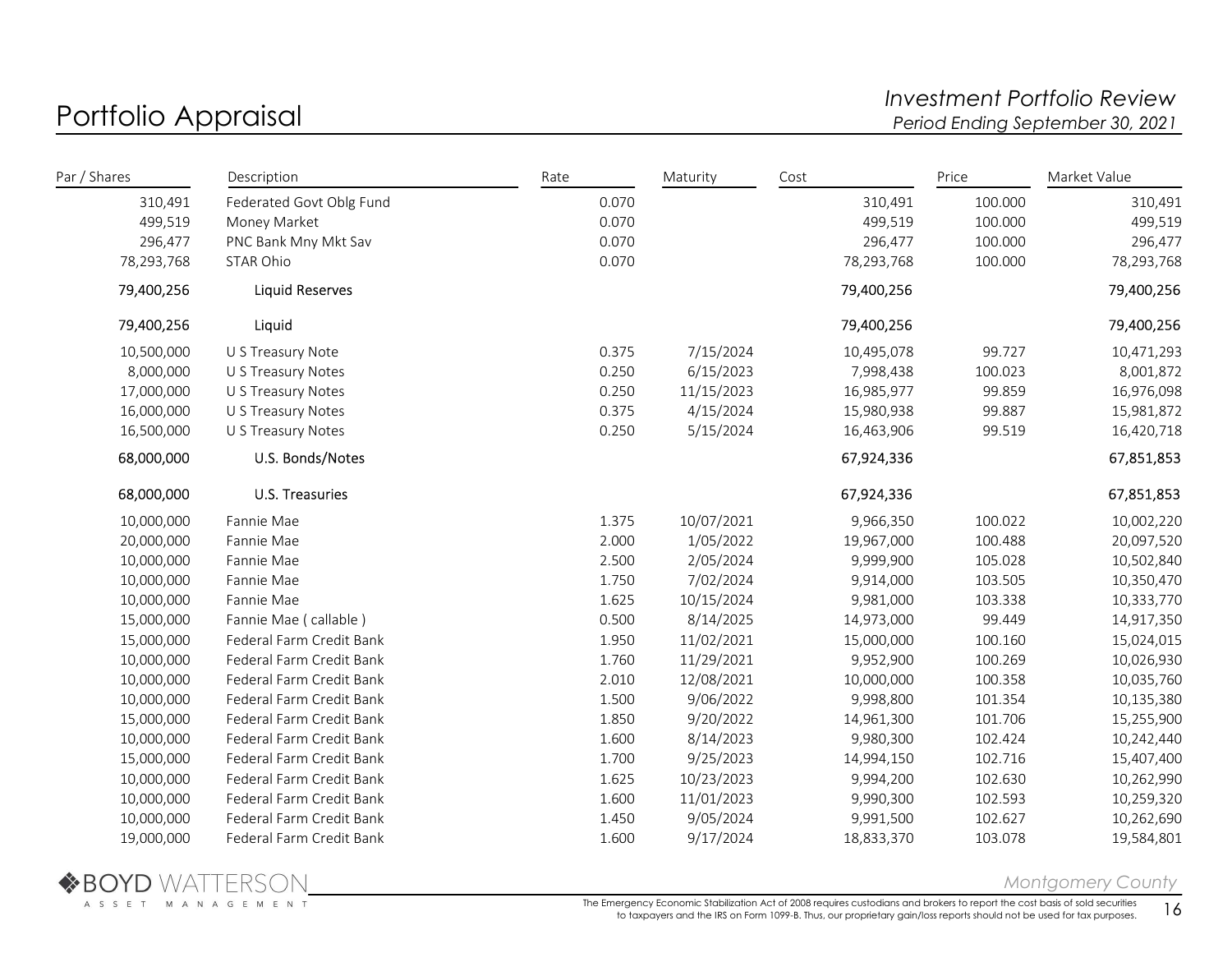# Portfolio Appraisal and the controller of the controller term of the controller of the Portfolio Review and the<br>Investment Portfolio Review Period Ending September 30, 2021 Period Ending September 30, 2021

| Par / Shares | Description                          | Rate  | Maturity   | Cost        | Price   | Market Value |
|--------------|--------------------------------------|-------|------------|-------------|---------|--------------|
| 10,000,000   | Federal Farm Credit Bank             | 1.500 | 10/16/2024 | 9,967,900   | 102.743 | 10,274,280   |
| 5,000,000    | Federal Farm Credit Bank (callable)  | 0.400 | 10/15/2024 | 4,994,500   | 99.591  | 4,979,525    |
| 10,000,000   | Federal Farm Credit Bank (callable)  | 0.670 | 8/04/2025  | 10,000,000  | 99.667  | 9,966,740    |
| 10,000,000   | Federal Farm Credit Bank (callable)  | 0.680 | 8/04/2025  | 10,000,000  | 99.645  | 9,964,530    |
| 7,000,000    | Federal Farm Credit Bank (callable)  | 0.540 | 11/03/2025 | 6,989,500   | 99.214  | 6,945,001    |
| 15,000,000   | Federal Farm Credit Bank (callable)  | 0.560 | 12/01/2025 | 15,000,000  | 99.210  | 14,881,575   |
| 15,000,000   | Federal Farm Credit Bank (callable)  | 0.500 | 12/23/2025 | 15,000,000  | 98.410  | 14,761,560   |
| 10,000,000   | Federal Farrm Credit Bank (callable) | 0.600 | 12/09/2025 | 10,000,000  | 99.250  | 9,925,030    |
| 20,000,000   | Federal Home Loan Bank               | 1.500 | 8/15/2024  | 19,984,600  | 102.843 | 20,568,580   |
| 12,000,000   | Federal Home Loan Bank (callable)    | 0.520 | 9/30/2024  | 12,000,000  | 99.896  | 11,987,508   |
| 12,000,000   | Federal Home Loan Bank (callable)    | 0.625 | 12/30/2024 | 12,000,000  | 99.919  | 11,990,328   |
| 15,000,000   | Federal Home Loan Bank (callable)    | 0.680 | 6/30/2025  | 15,000,000  | 99.727  | 14,959,035   |
| 15,000,000   | Federal Home Loan Bank (callable)    | 0.600 | 12/15/2025 | 15,000,000  | 98.960  | 14,844,030   |
| 15,000,000   | Federal Home Loan Bank (callable)    | 0.520 | 1/28/2026  | 15,000,000  | 98.875  | 14,831,190   |
| 6,000,000    | Federal Home Loan Bank (callable)    | 0.600 | 2/18/2026  | 6,000,000   | 98.843  | 5,930,586    |
| 20,000,000   | Federal Home Loan Bank (callable)    | 0.875 | 3/17/2026  | 20,000,000  | 99.788  | 19,957,660   |
| 10,000,000   | FFCB (callable)                      | 0.610 | 5/23/2025  | 9,990,000   | 99.877  | 9,987,680    |
| 10,500,000   | FFCB (callable)                      | 0.650 | 6/09/2025  | 10,492,125  | 99.690  | 10,467,450   |
| 10,000,000   | FFCB (callable)                      | 0.740 | 6/30/2025  | 10,000,000  | 99.881  | 9,988,110    |
| 10,000,000   | FHLB (callable)                      | 0.500 | 7/29/2024  | 10,000,000  | 99.923  | 9,992,340    |
| 7,200,000    | FHLB (callable)                      | 1.000 | 4/29/2026  | 7,200,000   | 99.833  | 7,187,983    |
| 11,000,000   | FHLB (callable)                      | 0.475 | 8/23/2024  | 11,000,000  | 99.834  | 10,981,773   |
| 8,000,000    | FHLB (callable)                      | 0.550 | 12/17/2024 | 7,997,200   | 99.854  | 7,988,304    |
| 7,500,000    | FHLB (callable)                      | 0.570 | 3/27/2025  | 7,500,000   | 99.767  | 7,482,525    |
| 8,500,000    | FHLB (callable)                      | 0.810 | 3/27/2026  | 8,500,000   | 99.825  | 8,485,125    |
| 10,000,000   | Freddie Mac (callable)               | 0.750 | 4/30/2025  | 10,000,000  | 100.029 | 10,002,920   |
| 498,700,000  | U.S. Agencies                        |       |            | 498,113,895 |         | 502,033,164  |
| 498,700,000  | U.S. Agencies & Related              |       |            | 498,113,895 |         | 502,033,164  |
| 5,000,000    | Bank of New York Mellon              | 1.950 | 8/23/2022  | 4,998,400   | 101.599 | 5,079,965    |
| 4,000,000    | KeyBank NA                           | 1.250 | 3/10/2023  | 3,998,120   | 101.333 | 4,053,320    |
| 8,000,000    | U S Bancorp                          | 2.625 | 1/24/2022  | 7,975,040   | 100.541 | 8,043,304    |



Montgomery County

The Emergency Economic Stabilization Act of 2008 requires custodians and brokers to report the cost basis of sold securities to taxpayers and the IRS on Form 1099-B. Thus, our proprietary gain/loss reports should not be used for tax purposes. 17<br>17 to taxpayers and the IRS on Form 1099-B. Thus, our proprietary gain/loss reports should not be us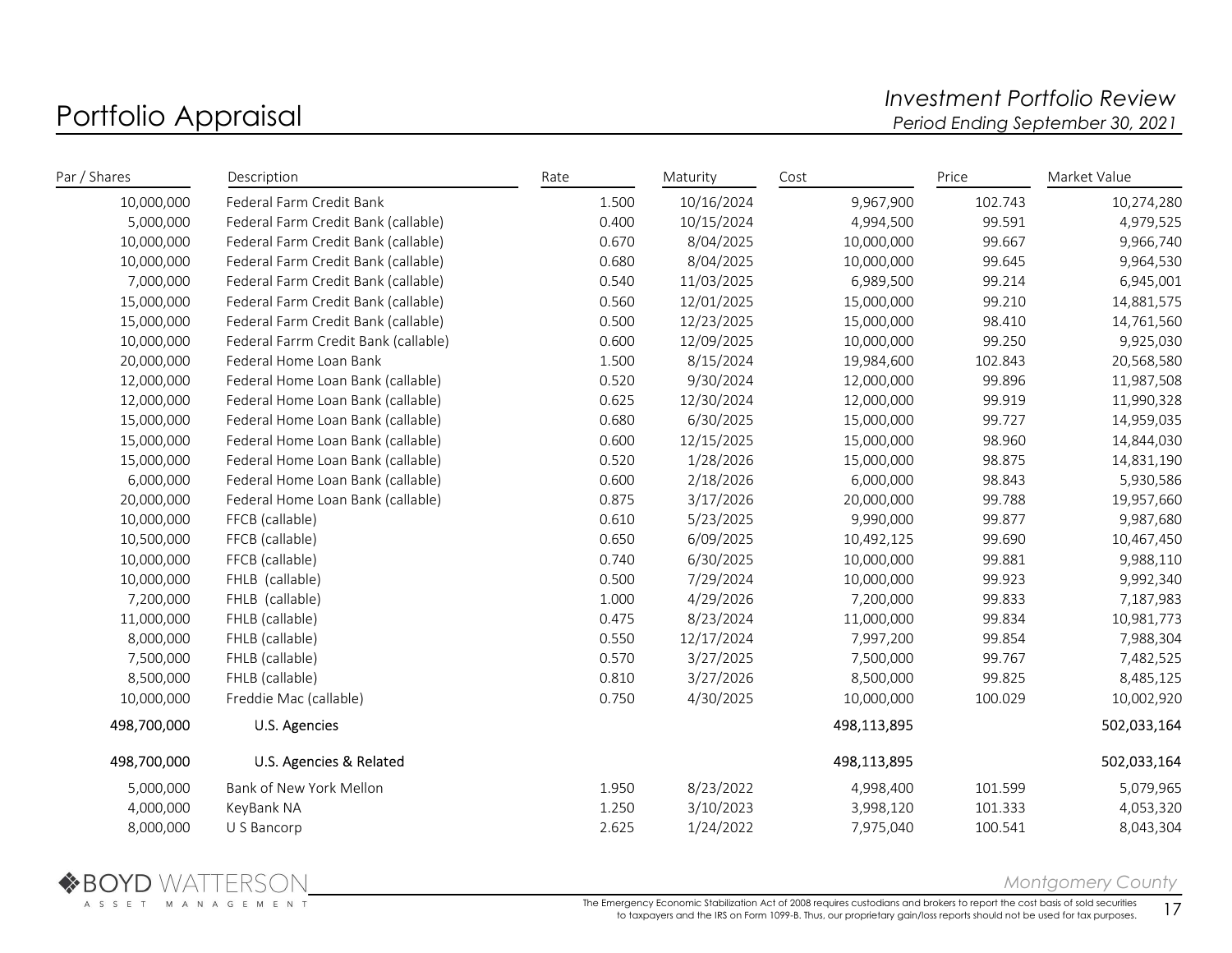# Portfolio Appraisal and the controller of the controller term of the controller of the Portfolio Review and the<br>Investment Portfolio Review Period Ending September 30, 2021 Period Ending September 30, 2021

| Par / Shares | Description              | Rate  | Maturity  | Cost        | Price   | Market Value |
|--------------|--------------------------|-------|-----------|-------------|---------|--------------|
| 17,000,000   | Financial                |       |           | 16,971,560  |         | 17,176,589   |
| 10,000,000   | American Honda Finance   | 1.950 | 5/20/2022 | 9,998,640   | 101.105 | 10,110,450   |
| 5,000,000    | Caterpillar Financial SE | 0.450 | 9/14/2023 | 4,996,600   | 100.245 | 5,012,225    |
| 5,000,000    | Caterpillar Finl Svcs    | 0.450 | 5/17/2024 | 4,994,800   | 99.811  | 4,990,525    |
| 5,000,000    | Disney (Walt) Co         | 1.650 | 9/01/2022 | 4,989,150   | 101.313 | 5,065,645    |
| 5,000,000    | Exxon Mobil Corp         | 1.902 | 8/16/2022 | 5,007,860   | 101.519 | 5,075,960    |
| 5,000,000    | Intuit Inc               | 0.650 | 7/15/2023 | 4,998,800   | 100.425 | 5,021,240    |
| 3,000,000    | Paccar Financial Corp    | 2.000 | 9/26/2022 | 3,001,800   | 101.835 | 3,055,065    |
| 2,000,000    | Paccar Financial Corp    | 0.350 | 8/11/2023 | 1,997,442   | 99.955  | 1,999,106    |
| 7,000,000    | Unitedhealth Group Inc.  | 0.550 | 5/15/2024 | 6,991,870   | 100.007 | 7,000,476    |
| 47,000,000   | Industrial               |       |           | 46,976,962  |         | 47,330,692   |
| 64,000,000   | Corporate Bonds          |       |           | 63,948,522  |         | 64,507,281   |
| 630,700,000  | Fixed                    |       |           | 629,986,753 |         | 634,392,298  |
| 710,100,256  | <b>Total Portfolio</b>   |       |           | 709,387,009 |         | 713,792,553  |